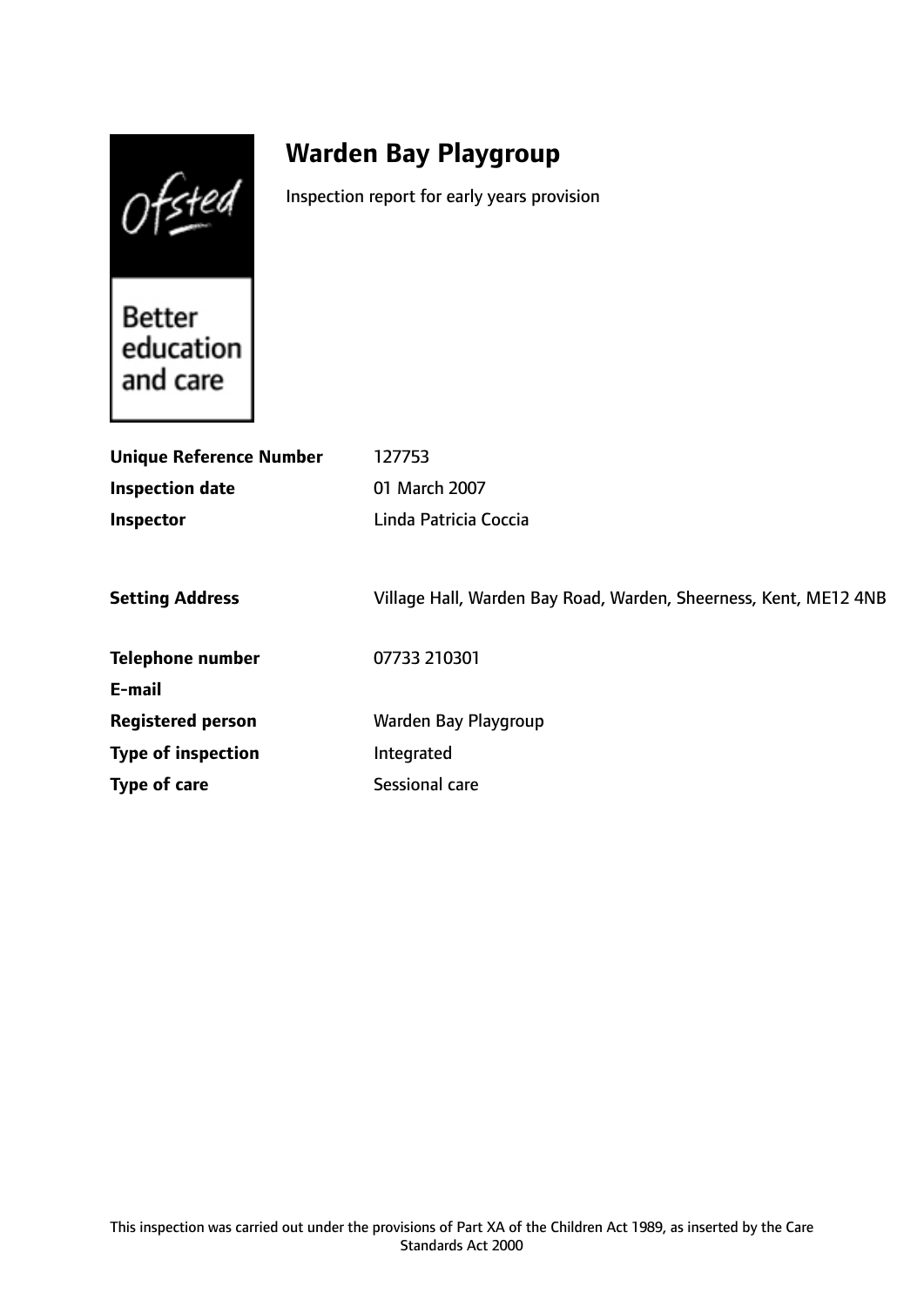# **ABOUT THIS INSPECTION**

The purpose of this inspection is to assure government, parents and the public of the quality of childcare and, if applicable, of nursery education. The inspection was carried out under Part XA Children Act 1989 asintroduced by the Care Standards Act 2000 and, where nursery education is provided, under Schedule 26 of the School Standards and Framework Act 1998.

This report details the main strengths and any areas for improvement identified during the inspection. The judgements included in the report are made in relation to the outcomes for children set out in the Children Act 2004; the National Standards for under 8s day care and childminding; and, where nursery education is provided, the *Curriculum guidance for the foundation stage.*

The report includes information on any complaints about the childcare provision which Ofsted has received since the last inspection or registration or 1 April 2004 whichever is the later.

## **The key inspection judgements and what they mean**

*Outstanding: this aspect of the provision is of exceptionally high quality Good: this aspect of the provision is strong Satisfactory: this aspect of the provision is sound Inadequate: this aspect of the provision is not good enough*

For more information about early years inspections, please see the booklet *Are you ready for your inspection?* which is available from Ofsted's website: *www.ofsted.gov.uk.*

## **THE QUALITY AND STANDARDS OF THE CARE AND NURSERY EDUCATION**

On the basis of the evidence collected on this inspection:

The quality and standards of the care are good. The registered person meets the National Standards for under 8s day care and childminding.

The quality and standards of the nursery education are good.

## **WHAT SORT OF SETTING IS IT?**

Warden Bay Playgroup opened in 1995 and operates from one room in the village hall in the village of Warden, on the isle of Sheppey, Kent. A maximum of 26 children may attend the playgroup at any one time which is open each weekday from 09.30 to 12.00 during school term times only.

There are currently 26 children aged from two and a half to under five years on roll. Of these 14 children receive funding for nursery education. Children mainly attend from the three villages situated in the area. The playgroup currently supports a number of children with learning difficulties and disabilities, and is also able to support children who speak English as an additional language.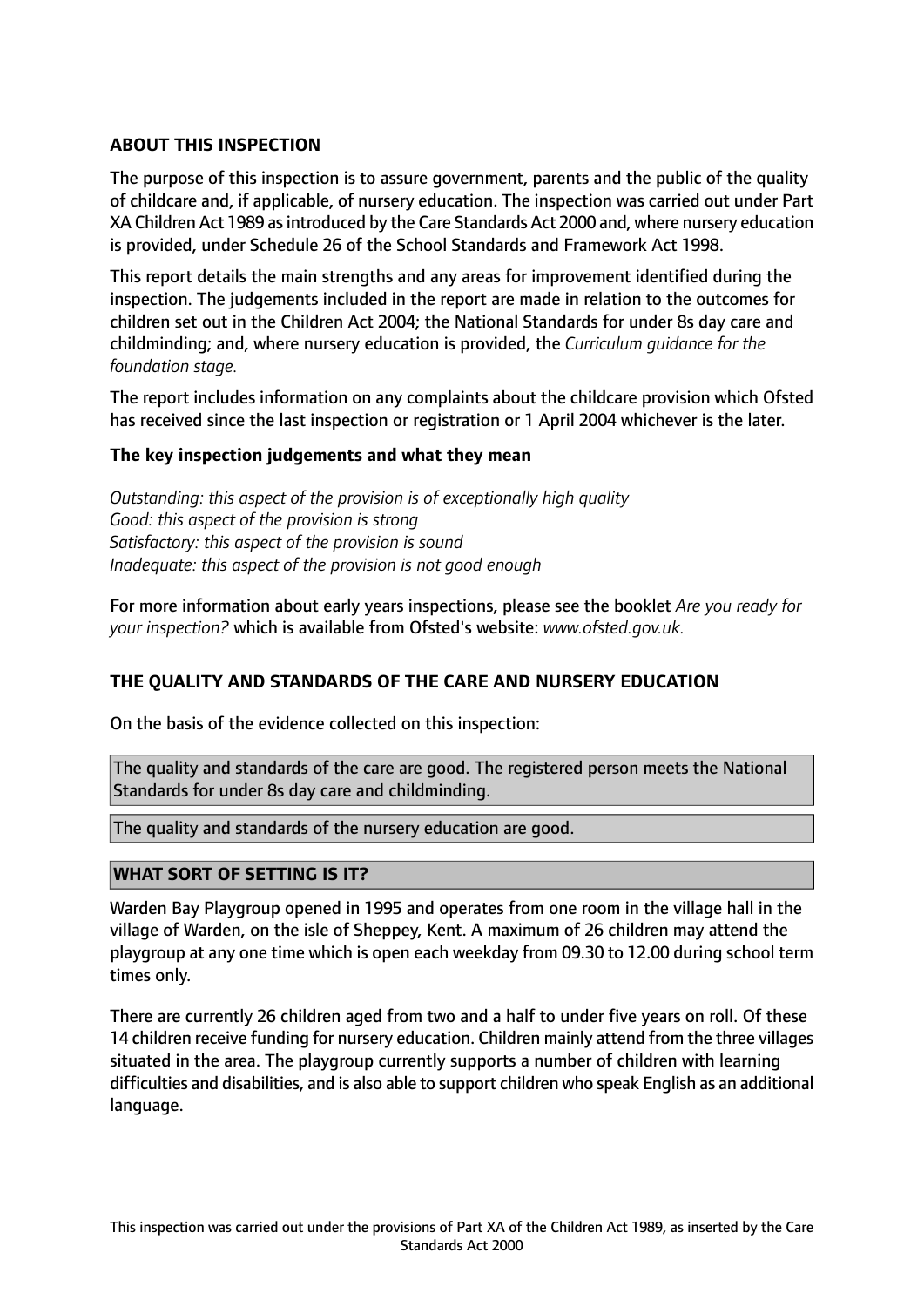The nursery employs five staff. Four of the staff, including the manager hold appropriate early years qualifications. Two staff are working towards a suitable childcare qualification or improving their current child care qualification to a higher level.

# **THE EFFECTIVENESS OF THE PROVISION**

## **Helping children to be healthy**

The provision is good.

Children use effective hygiene procedures to help them learn about keeping themselves clean. They wash their hands after using the toilet and after using messy play activities. They also use wipes to clean themselves after snack time. Children can explain about regular hand washing because they receive regular reminders from staff. Children learn about hygiene. They are also protected from cross infection through a range of procedures regarding illness, medication and accidents which are suitably implemented by staff. Children's well being is promoted.

Children are involved in a variety of food and physical activities which help them understand about their bodies and staying healthy. They regularly discuss 'good' food and 'bad' food with staff and what the effects of 'bad' foods are on their bodies. For example, children understand that too much sugar is bad for their teeth. Children are involved in activities which promote healthy eating. Children also stay healthy by using a range of toys and equipment which promote regular exercise. For example they ably negotiate around the climbing frame or ride competently on wheeled toys. They have occasional access to a secure outdoor play area. Children enjoy a range of physical play activities.

## **Protecting children from harm or neglect and helping them stay safe**

The provision is good.

Children are cared for in an environment which is spacious but warm and which staff make friendly and welcoming. Children are able to move around safely, freely and independently.

The toys and equipment that the children use are appropriate to their ages, safe, checked regularly for hygiene and cleaned when necessary. The group have a wealth of health and safety information. Children learn about safety through reminders from staff about how to handle themselves and equipment. For example the safe use of scissors by not waving them about. An emergency evacuation plan is displayed and the children practise it on a regular basis. The drills are assessed and recorded. Children are able to keep themselves safe in an emergency.

There are well written, clear, concise procedures for dealing with child protection issues which help keep the children safe. The written information is shared with parents which ensures they have a good understanding of the group's role in protecting children. However, staff do not consistently record children's existing injuries in their record book. Children are also protected by the group's departure procedures. Parents have responsibility to advise staff in advance, who will be collecting their children. A password system is used to ensure that children are only collected by appropriate adults. Children's well being is promoted.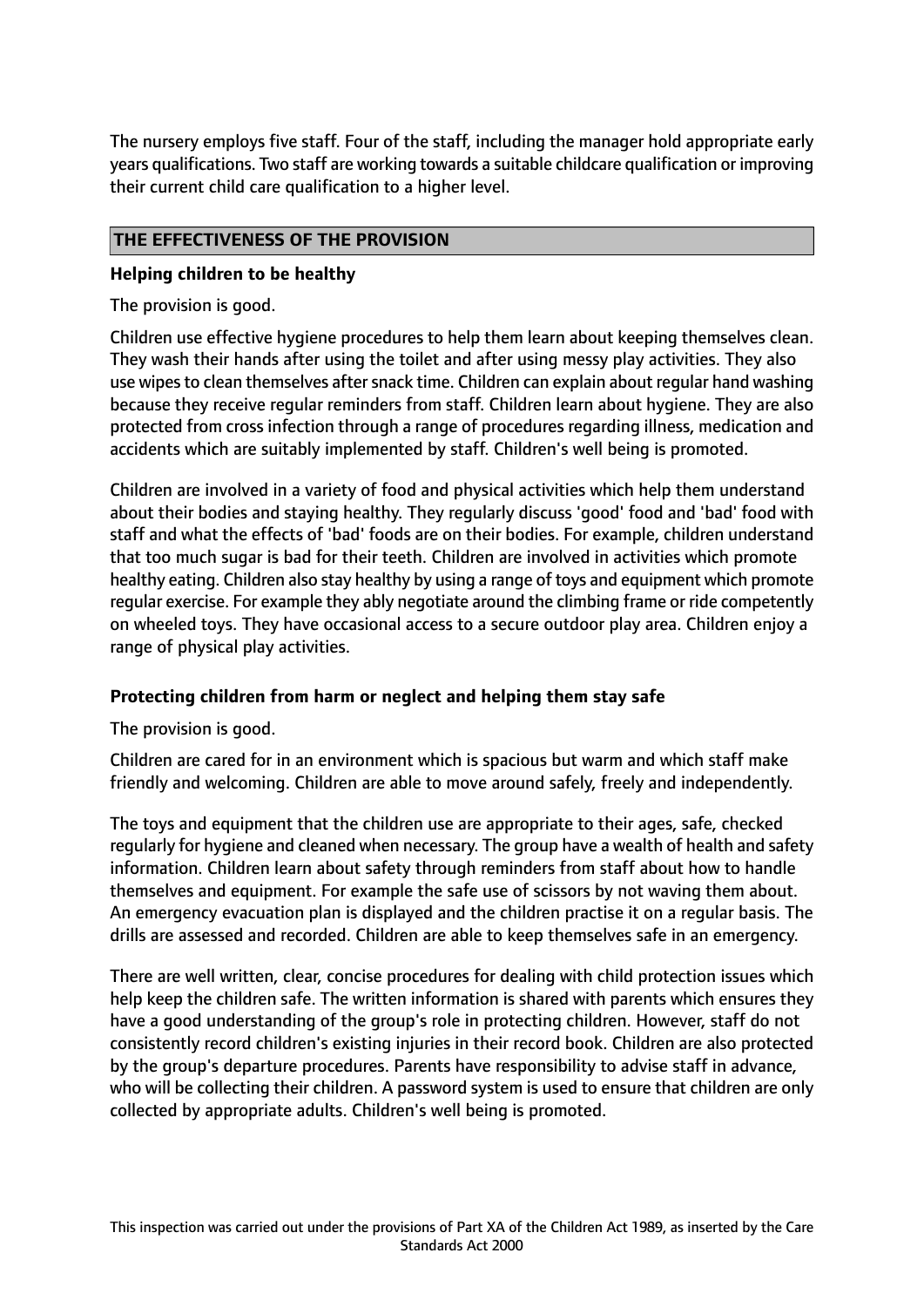# **Helping children achieve well and enjoy what they do**

The provision is outstanding.

Children are looked after by caring staff who value each child as individuals. Children take part in high quality activities throughout the session. Two-year-olds are confident in the setting and in their relationships with each other and the staff. They play happily with each other and staff, learning to take turns and respond to others as they use puzzles, games, and books. Staff awareness and excellent use of the Birth to three matters framework is improving children's achievements. Children become confident communicators as they share ideas in their play, for instance using role play equipment to act out imaginary situations and improve their communication skills in singing and musical activities. Children make connections in their learning as they freely explore water, sand and different textures such as compost, which also aids children in their sensory development. Their regular use of a wide range of creative materials, such as paint, dough and pencils encourages them to represent their experiences, feelings and ideas in a variety of ways. Children experience a wide range of interesting play activities.

#### Nursery education.

The quality of teaching and learning is good. Children are making consistent progress towards the stepping stones and early learning goals. Children's learning and achievements are good in relation to their starting points and capabilities. This is because the majority of staff working with them are experienced, use a consistent approach and have a sound knowledge of the Foundation Stage. Effective methods of observation and assessment chart children's starting points through to when they leave the setting. Regular evaluations by staff help to ensure children are able to make choices and staff are able to monitor the effectiveness of the activities provided. However there are occasions when staff do not use opportunities presented to them to challenge the older four year olds. For example when children are doing puzzles, talking with them about size, shape and content. Children benefit from an enthusiastic and professional staff team.

Children have access to a variety of art and craft materials which allows them to be imaginative in their creative play. With guidance from staff they are able to make usable items, such as their snack time placemat. They are also able to relate moments in their home life into their imaginary play, for example, visits to the doctor's and shopping at the supermarket. They can use corresponding equipment appropriately such as stethoscopes and cash registers.

Children learn about themselves and the wider world through topics and group discussions. For instance, they have been discussing healthy eating and different types of food. They know that some foods are 'sometimes food' which can be eaten once a week, and others that are always food such as vegetables which can be eaten everyday. Children can explain that fresh fruit and vegetables are good for a growing body and makes them big and strong.

Children are becoming adept at controlling equipment as they throw and catch balls to each other during exercise time or use ride on toys weaving in and out of other activities. Children also readily involve themselves in books and story times. They read stories to their teddies and each other and happily listen at group times. They are able to make appropriate responses such as counting how many items the 'hungry caterpillar' eats or identifying shapes in the pictures.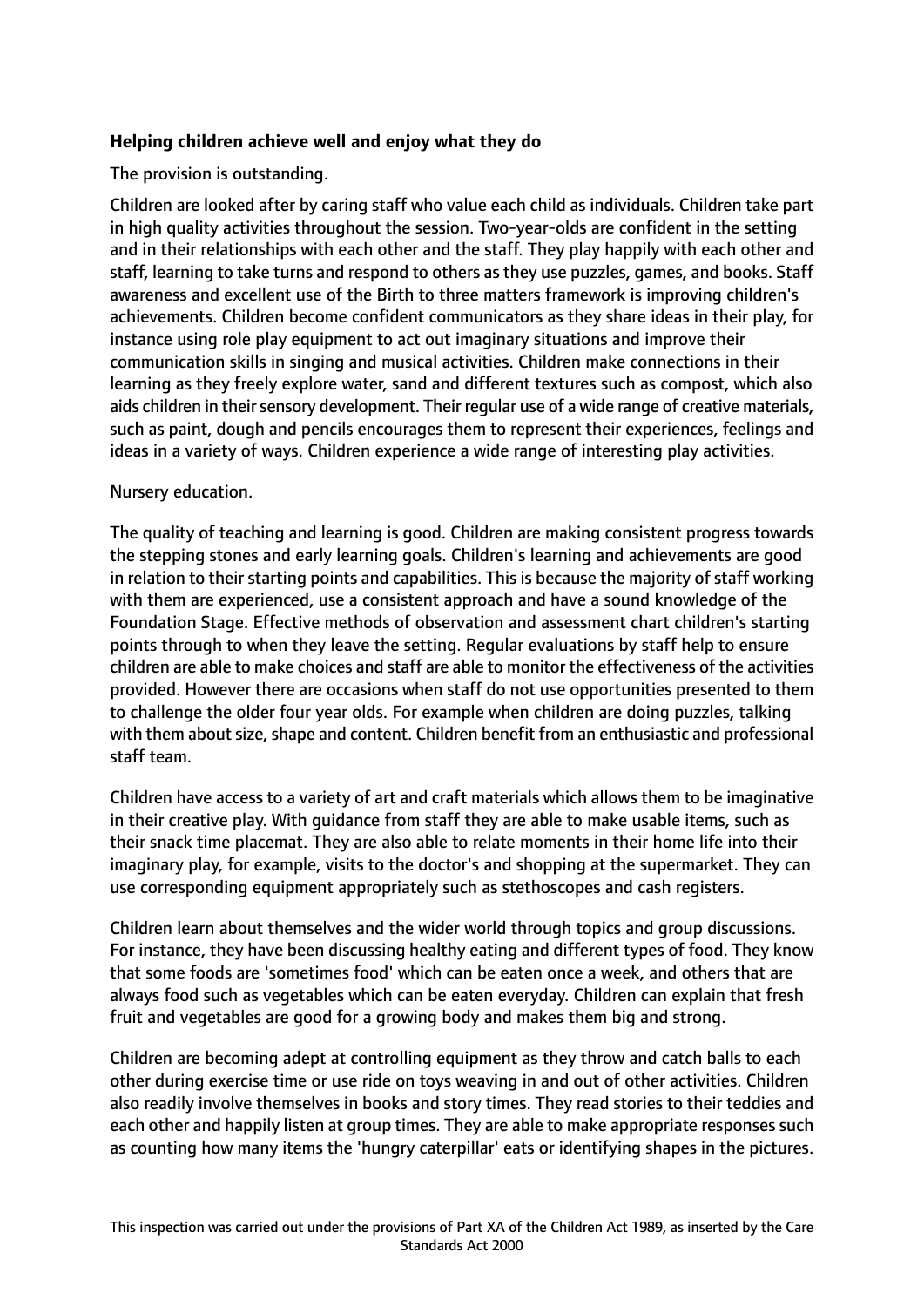They are able to consider what happens next in the story and sometimes make up their own endings prompted by staff.

Overall, the provision plans and provides a good range of activities, experiences and play opportunities, to develop children's emotional, physical, social and intellectual capabilities.

## **Helping children make a positive contribution**

The provision is good.

Children see a very good range of positive images regarding equality every day they attend. Images range from posters of different racial families and disabled people to images in the toys such as small world figures, dolls, and books. Some staff have attended diversity training and all staff avidly promote equality of opportunity for all children. Two members of staff are fully trained in dealing with children's learning difficulties and disabilities and procedures are in place to fully integrate them into the group and to help each child achieve it's full potential. Children participate in a range of activities which promote equality and help them learn about each other's differences. Children's individual needs are catered for.

Children play within clear boundaries. One staff member has attended behaviour management training and isresponsible for assessing adverse behaviour in the children and putting strategies in place to deal with their individual requirements. Children are encouraged to be polite to staff and each other and to say please and thank you when appropriate. They are also encouraged to be nice to each other, consider each other's feelings and share toys. The group's behaviour management policy is fully explained to parents and staff recognise the importance of working with parents in this area. Children are beginning to understand about suitable behaviour and their social, moral, spiritual and cultural development is fostered.

Children and their parents are warmly welcomed onto the premises. Information about the Birth to three matters framework is displayed for parents and other written policies and procedures are made available in a folder displayed everyday. Parents help staff complete initial assessments on their children and regularly see their child's written development and observation notes. Staff Key workers have the responsibility of discussing any issues directly with parents. Children benefit from continuity of care.

The partnership with parents is good. Parents report that they get involved in their children's learning by supplying project material or sometimes they are asked by staff to complete project work or reading tasks with their children at home. Parents also report that they are aware of the nursery funding but are not so sure about the Foundation Stage and the individual stepping stones.

## **Organisation**

The organisation is good.

Children are comfortable and settled within a well-organised environment. They feel secure and totally at ease with familiar staff and their surroundings. Systems are in place to ensure the adults working with children are suitable to do so and staffing ratios are high. The registration certificate is displayed and the necessary records are in place and shared with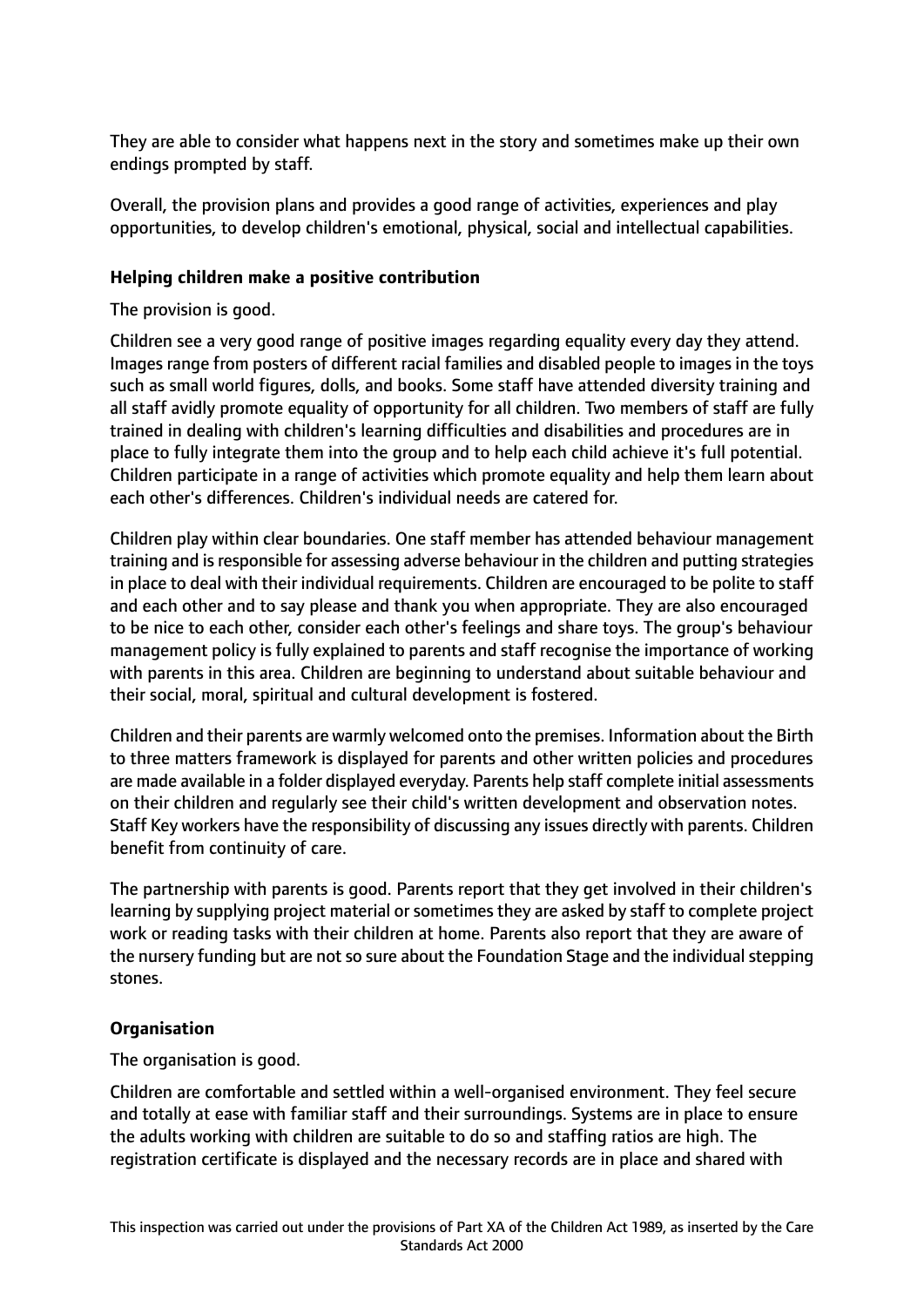parents. These include effective daily attendance records which show clear arrival and departure times. Children's welfare, care and learning are promoted, due to the effective policies and procedures, which underpin the group's good practice. Children are cared for by staff who are suitable to do so.

Leadership and management is good. The registered provider is made up of a committee of parents whose children attend the group. The nominated person, although new to her position, feels this is an exciting and interesting time for the committee. The committee employ a supervisor to ensure the group is run in accordance with Standards and Regulations. The supervisor has a clear understanding of the type of care to be offered to children to enable them to achieve well and has a competent staff team to implement the committee's policies and procedures. The supervisor's organisation of the group ensures that staff and children work in a calm, absorbing atmosphere where learning is encouraged. Staff are encouraged to work as a team, contribute to the activity planning and take on individual responsibilities. For example, become 'Key Workers' who are able to work directly with parents. The supervisor attends, or elects individual staff members to attend, a variety of training courses and workshops which will benefit the provision. Through group assessment and a variety of monitoring procedures the supervisor is able to ensure that procedures are delivered consistently. Children benefit from highly qualified and skilled staff. The setting meets the needs of the range of children for whom it provides.

## **Improvements since the last inspection**

Following the last inspection, the provider has followed recommendations and has raised funds for the range of toys to be extended. A selection of sensory and equality toys have been purchased. Children use a wider range of activities.

## **Complaints since the last inspection**

Since the last inspection there have been no complaints made to Ofsted that required the provider or Ofsted to take any action in order to meet the National Standards.

The provider is required to keep a record of complaints made by parents, which they can see on request. The complaints record may contain complaints other than those made to Ofsted.

## **THE QUALITY AND STANDARDS OF THE CARE AND NURSERY EDUCATION**

On the basis of the evidence collected on this inspection:

The quality and standards of the care are good. The registered person meets the National Standards for under 8s day care and childminding.

The quality and standards of the nursery education are good.